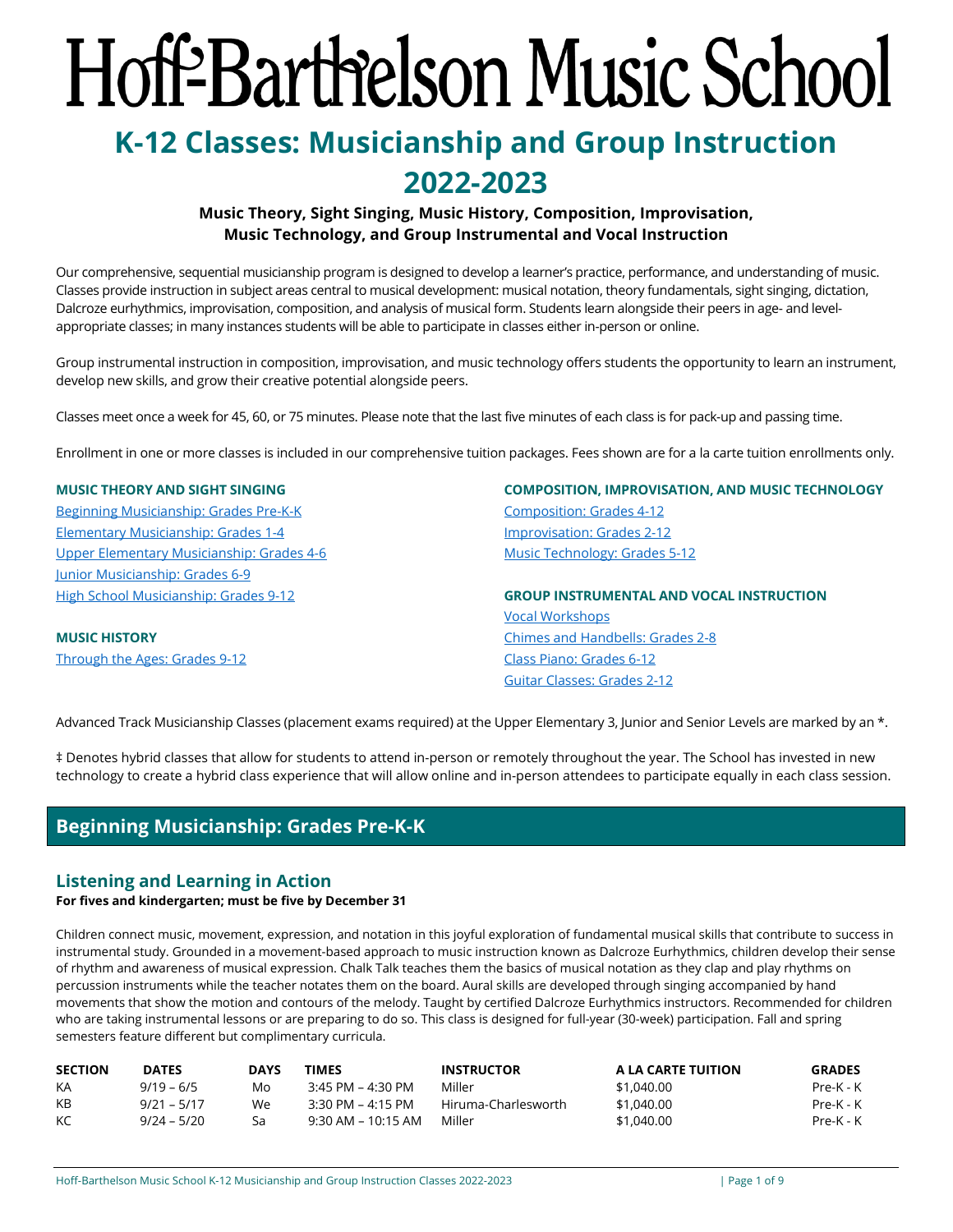# **Elementary Musicianship: Grades 1-4**

<span id="page-1-0"></span>**Elementary Musicianship, Levels 1-3**, classes teach core musical skills through listening, movement, reading, and writing. Instruction is grounded in a movement-based approach to music education known as Dalcroze Eurhythmics. Taught by certified Dalcroze Eurhythmics instructors, students develop their listening skills and sensitivity to the expressive elements of music - dynamics, tone color, articulation, tempo, and rhythm - as they learn to move in a way that reflects what they hear. At Elementary Level 3, the class emphasis gradually shifts to writing and reading standard music notation preparing students for continued study of music theory and aural skills training.

# **Elementary Musicianship, Level 1**

| <b>SECTION</b>   | <b>DATES</b>  | <b>DAYS</b> | TIMES                | <b>INSTRUCTOR</b>   | A LA CARTE TUITION | <b>GRADES</b> |
|------------------|---------------|-------------|----------------------|---------------------|--------------------|---------------|
| E <sub>1</sub> A | $9/19 - 6/5$  | Mo          | 3:45 PM – 4:30 PM    | lones               | \$1,040.00         | $1 - 2$       |
| E <sub>1</sub> B | $9/19 - 6/5$  | Mo          | 4:30 PM – 5:15 PM    | Miller              | \$1,040,00         | $1 - 2$       |
| E <sub>1</sub> C | $9/21 - 5/17$ | We.         | 5:15 PM – 6:00 PM    | Hiruma-Charlesworth | \$1,040.00         | $1 - 2$       |
| E <sub>1</sub> D | $9/24 - 5/20$ | Sa          | $9:30$ AM – 10:15 AM | Hiruma-Charlesworth | \$1,040,00         | 1 – 2         |

# **Elementary Musicianship, Level 2**

| <b>SECTION</b>   | <b>DATES</b>  | <b>DAYS</b> | TIMES               | <b>INSTRUCTOR</b>   | A LA CARTE TUITION | <b>GRADES</b> |
|------------------|---------------|-------------|---------------------|---------------------|--------------------|---------------|
| E <sub>2</sub> A | $9/19 - 6/5$  | Mo          | $5:15$ PM – 6:00 PM | Miller              | \$1,040.00         | $2 - 3$       |
| E <sub>2</sub> B | $9/20 - 5/16$ | Tu          | 4:15 PM – 5:00 PM   | lones               | \$1,040.00         | $2 - 3$       |
| E <sub>2</sub> C | $9/21 - 5/17$ | We          | 4:15 PM – 5:00 PM   | lones               | \$1,040.00         | $2 - 3$       |
| E <sub>2</sub> D | $9/24 - 5/20$ | Sa          | 10:15 AM – 11:00 AM | Hiruma-Charlesworth | \$1,040.00         | $2 - 3$       |

# **Elementary Musicianship, Level 3**

| <b>SECTION</b> | <b>DATES</b>  | <b>DAYS</b> | <b>TIMES</b>      | <b>INSTRUCTOR</b>                       | A LA CARTE TUITION | <b>GRADES</b> |
|----------------|---------------|-------------|-------------------|-----------------------------------------|--------------------|---------------|
| E3A            | $9/19 - 6/5$  | Mo          | 4:30 PM – 5:15 PM | lones                                   | \$1,040.00         | $3 - 4$       |
| E3B            | $9/20 - 5/16$ | Tн          | 5:00 PM – 5:45 PM | lones                                   | \$1,040.00         | $3 - 4$       |
| E3C            | $9/24 - 5/20$ | Sa          |                   | 11:00 AM – 11:45 AM Hiruma-Charlesworth | \$1,040,00         | $3 - 4$       |

# **Time for Chimes**

For students who enjoy learning musical concepts through a hands-on approach. Students develop music reading and ensemble skills while learning to play tone chimes which produce beautiful bell-like sounds. Requires completion of Elementary Musicianship Level 2 or equivalent training.

| <b>SECTION</b> | <b>DATES</b> | DAYS | TIMES             | <b>INSTRUCTOR</b> | A LA CARTE TUITION | <b>GRADES</b> |
|----------------|--------------|------|-------------------|-------------------|--------------------|---------------|
| <b>CHI</b>     | $9/23 - 6/2$ |      | 4:00 PM – 4:45 PM | Elaine            | \$1,040,00         | $-r$          |

*[Back to top](#page-0-1)*

# **Upper Elementary Musicianship: Grades 4-6**

<span id="page-1-1"></span>**Upper Elementary Musicianship, Levels 1-3,** classes provide a sequential, progressive and age-appropriate, approach to learning core elements of music theory including key signatures, pitch and notation, rhythm and meter, intervals, scales, chords, melody and composition, analysis and music history/appreciation. Classes use the Royal Conservatory of Music Celebrate Theory syllabus and workbooks alongside custom-designed resources to support music theory and aural skills training. Teachers endeavor to build music appreciation by connecting music theory and practice. Classes include guided listening, discussions of music through the ages, and student performances. Class levels progress sequentially, building upon skills and deepening learning at each level.

Beginning with Upper Elementary Musicianship, Level 3, students who meet the program requirements may join the Advanced Track Musicianship Program. Advanced Track Musicianship Program class sections are available for students who meet the program requirements. [Click here](https://hbms.org/wp-content/uploads/HBMS_Advanced_Track_Musicianship_Program_Overview.pdf) to learn more.

*Prerequisite*: Completion of the prior level of musicianship class at HBMS, or by demonstrating an equivalent degree of understanding via the HBMS musicianship placement assessment[. Click here](https://forms.office.com/pages/responsepage.aspx?id=Sx2y_n6yREKKRpmelxZcFfzr2nCIcL5Kru-bKgSCsU1UOTdIM1ZaTjNWSkhNNUxLQzdUNlhRVU9PTCQlQCN0PWcu&wdLOR=cDF941B8C-B6DB-4A68-86C9-0C5ACA37811A) to request the HBMS Musicianship Assessment.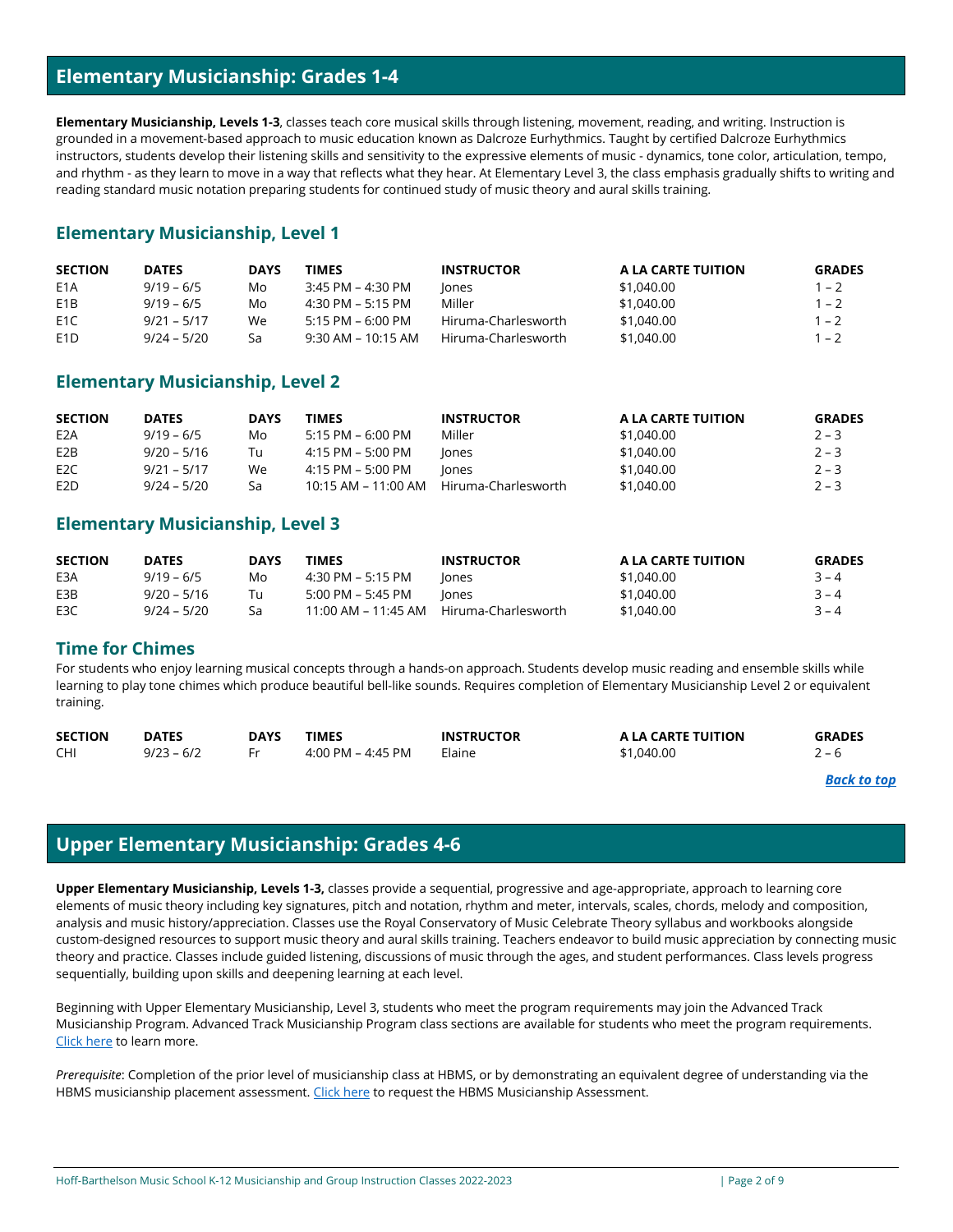# **Upper Elementary Musicianship, Level 1**

| <b>SECTION</b>    | <b>DATES</b>  | <b>DAYS</b> | TIMES               | <b>INSTRUCTOR</b>                       | A LA CARTE TUITION | <b>GRADES</b> |
|-------------------|---------------|-------------|---------------------|-----------------------------------------|--------------------|---------------|
| UE1A $\ddagger$   | $9/20 - 5/16$ | Tu          | 3:45 PM – 4:30 PM   | Piscitelli                              | \$1,040,00         | $4 - 6$       |
| $UE1B \ddagger$   | $9/21 - 5/17$ | We.         | $3:45$ PM – 4:30 PM | Piscitelli                              | \$1,040,00         | $4 - 6$       |
| UE1C              | $9/21 - 5/17$ | We.         | 6:00 PM – 6:45 PM   | Hiruma-Charlesworth                     | \$1,040.00         | $4 - 6$       |
| UE <sub>1</sub> D | $9/24 - 5/20$ | Sa          |                     | 11:45 AM - 12:30 PM Hiruma-Charlesworth | \$1,040.00         | $4 - 6$       |

# **Upper Elementary Musicianship, Level 2**

| <b>SECTION</b>  | <b>DATES</b>  | <b>DAYS</b> | TIMES             | <b>INSTRUCTOR</b> | A LA CARTE TUITION | <b>GRADES</b> |
|-----------------|---------------|-------------|-------------------|-------------------|--------------------|---------------|
| UE2A $\ddagger$ | $9/20 - 5/16$ | Tu          | 4:30 PM – 5:15 PM | Piscitelli        | \$1,040,00         | $4 - 6$       |
| UE2B $\ddagger$ | $9/21 - 5/17$ | We          | 4:30 PM – 5:15 PM | Piscitelli        | \$1,040,00         | $4 - 6$       |
| UE2C ‡          | $9/24 - 5/20$ | Sa          | 9:00 AM – 9:45 PM | Piscitelli        | \$1,040,00         | $4 - 6$       |

# **Upper Elementary Musicianship, Level 3**

| <b>SECTION</b>             | <b>DATES</b>  | <b>DAYS</b> | TIMES                           | <b>INSTRUCTOR</b> | A LA CARTE TUITION | <b>GRADES</b> |
|----------------------------|---------------|-------------|---------------------------------|-------------------|--------------------|---------------|
| UE3AAT * $\pm$ 9/21 – 5/17 |               | We          | 4:30 PM – 5:15 PM               | Cooper            | \$1,040,00         | $5 - 6$       |
| UE3B $\ddagger$            | $9/22 - 5/11$ | Th          | 4:30 PM – 5:15 PM               | Piscitelli        | \$1,040.00         | $5 - 6$       |
| UE3C ‡                     | $9/24 - 5/20$ | Sa          | 9:45 AM – 10:30 AM – Piscitelli |                   | \$1,040,00         | $5 - 6$       |

# **Time for Chimes**

For students who enjoy learning musical concepts through a hands-on approach. Students develop music reading and ensemble skills while learning to play tone chimes which produce beautiful bell-like sounds. Requires completion of Elementary Musicianship Level 2 or equivalent training.

| <b>SECTION</b> | <b>DATES</b> | DAYS | <b>TIMES</b>      | <b>INSTRUCTOR</b> | A LA CARTE TUITION | <b>GRADES</b> |
|----------------|--------------|------|-------------------|-------------------|--------------------|---------------|
| <b>CHI</b>     | $9/23 - 6/2$ |      | 4:00 PM – 4:45 PM | Elaine            | \$1,040.00         |               |

### *[Back to top](#page-0-1)*

# **Junior Musicianship: Grades 6-9**

<span id="page-2-0"></span>**Junior Musicianship, Levels 1-3,** classes continue the School's sequential, progressive, and age-appropriate approach to learning core elements of music theory including key signatures, pitch and notation, rhythm and meter, intervals, scales, chords, melody and composition, analysis and music history/appreciation. Classes use the Royal Conservatory of Music Celebrate Theory syllabus and workbooks alongside custom-designed resources to support music theory and aural skills training. Teachers build music appreciation by connecting music theory and practice. Classes include guided listening to selected masterworks by the great composers, discussions of music style and influences, and student performances of selections from their own repertoire that illustrate subject matter taught at their class level. Class levels progress sequentially, building upon skills and deepening learning at each level.

*Prerequisite*: Completion of the prior level of musicianship class at HBMS, or by demonstration of an equivalent degree of understanding via the HBMS musicianship placement assessment[. Click here](https://forms.office.com/pages/responsepage.aspx?id=Sx2y_n6yREKKRpmelxZcFfzr2nCIcL5Kru-bKgSCsU1UOTdIM1ZaTjNWSkhNNUxLQzdUNlhRVU9PTCQlQCN0PWcu&wdLOR=cDF941B8C-B6DB-4A68-86C9-0C5ACA37811A) to request the HBMS Musicianship Assessment.

Advanced Track Musicianship Program class sections are available for students who meet the program requirements. [Click here](https://hbms.org/wp-content/uploads/HBMS_Advanced_Track_Musicianship_Program_Overview.pdf) to learn more.

# **Junior Musicianship, Level 1**

| <b>SECTION</b>     | <b>DATES</b>  | <b>DAYS</b> | TIMES                            | <b>INSTRUCTOR</b> | A LA CARTE TUITION | <b>GRADES</b> |
|--------------------|---------------|-------------|----------------------------------|-------------------|--------------------|---------------|
| $11AAT * \ddagger$ | $9/20 - 5/16$ | Tu          | 5:00 PM - 5:45 PM                | Cooper            | \$1,040,00         | $6 - 8$       |
| $11B \ddagger$     | $9/22 - 5/11$ | Th          | $5:15$ PM – 6:00 PM              | Piscitelli        | \$1,040.00         | $6 - 8$       |
| $\vert$ 1C ‡       | $9/24 - 5/20$ | Sa          | $10:30$ AM $- 11:15$ AM Reynolds |                   | \$1,040,00         | $6 - 8$       |

# **Junior Musicianship, Level 2**

| <b>SECTION</b> | <b>DATES</b>  | <b>DAYS</b> | TIMES                               | <b>INSTRUCTOR</b> | A LA CARTE TUITION | <b>GRADES</b> |
|----------------|---------------|-------------|-------------------------------------|-------------------|--------------------|---------------|
| 2A ‡           | 9/21 – 5/17   | We          | 4:30 PM – 5:15 PM                   | Reynolds          | \$1,040.00         | $6 - 8$       |
| 2B             | 9/22 – 5/11   | Th          | $6:00 \text{ PM} - 6:45 \text{ PM}$ | Piscitelli        | \$1,040.00         | $6 - 8$       |
| $ICAT * 1$     | $9/24 - 5/20$ | Sa          | 10:15 AM - 11:00 AM Cooper          |                   | \$1,040,00         | $6 - 8$       |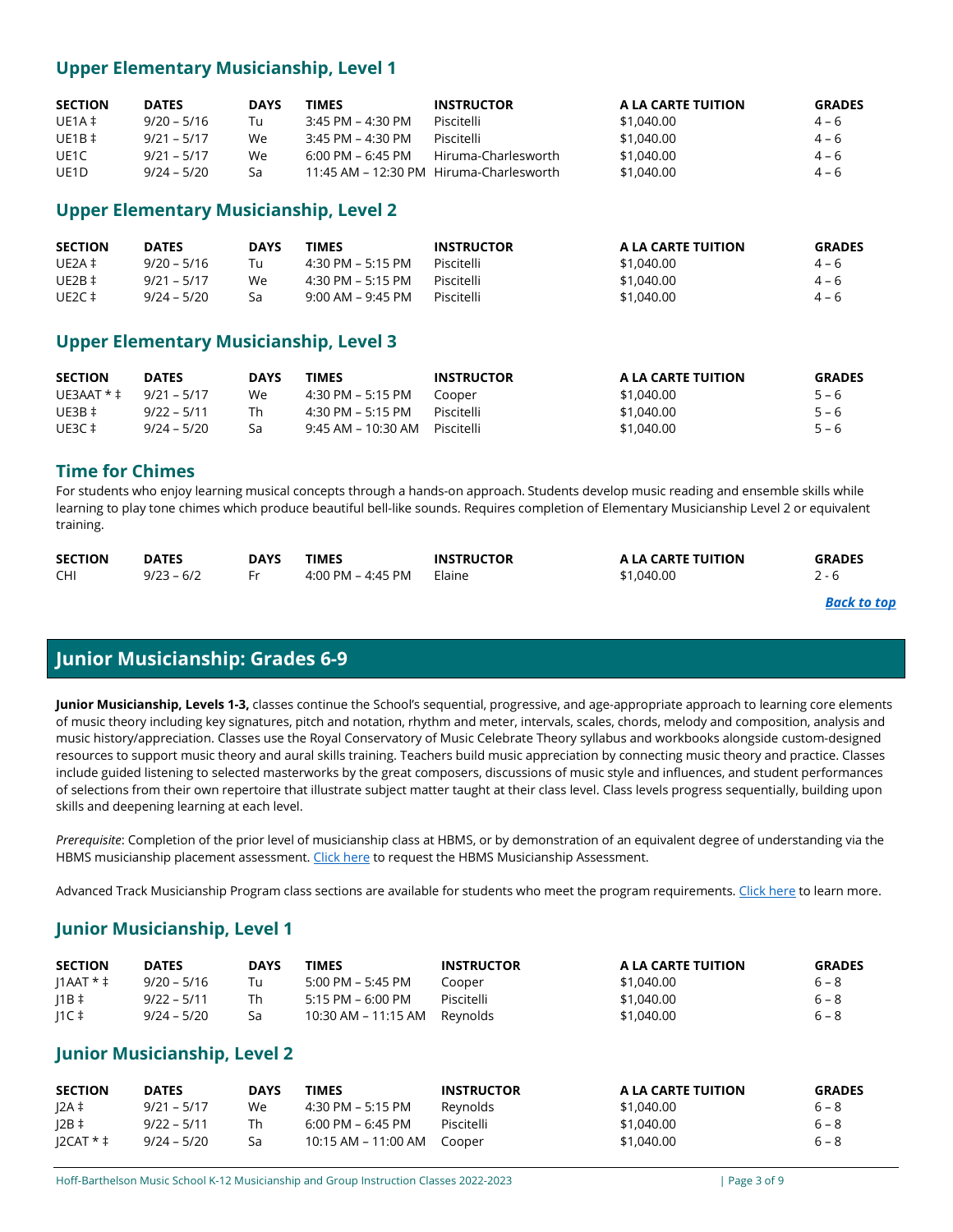# **Junior Musicianship, Level 3**

| <b>SECTION</b> | <b>DATES</b>  | <b>DAYS</b> | TIMES              | <b>INSTRUCTOR</b> | A LA CARTE TUITION | <b>GRADES</b> |
|----------------|---------------|-------------|--------------------|-------------------|--------------------|---------------|
| 13A ‡          | $9/20 - 5/16$ | Tu          | 5:45 PM – 6:30 PM  | Cooper            | \$1,040.00         | $7 - 9$       |
| $13B \ddagger$ | $9/21 - 5/17$ | We.         | 5:15 PM – 6:00 PM  | Cooper            | \$1,040.00         | $7 - 9$       |
| $ 3$ CAT $*$ ‡ | $9/24 - 5/20$ | Sa          | 9:30 AM – 10:15 AM | Rotshteyn         | \$1,040,00         | $7 - 9$       |

# **High School Musicianship: Grades 9-12**

<span id="page-3-0"></span>**High School Musicianship Levels 1 and 2**, classes continue the School's sequential approach to learning music theory and developing an appreciation of music through the ages. Students in High School Musicianship Level 1 begin with a review of concepts taught in HBMS' Junior Musicianship classes. Students strengthen their understanding of rhythm, pitch and notation, scales and keys, intervals, chords and cadences, melody writing, and basic analysis of musical compositions before moving on to more advanced concepts. High School Musicianship Level 2 classes go deeper in the study of rhythm and meter, diatonic and chromatic harmony, tonality, and the application of music theory through an historical overview musical style and structure. Both class levels use the Royal Conservatory of Music Celebrate Theory syllabus and workbooks alongside custom-designed resources to support music theory and aural skills training. Teachers build music appreciation by connecting music theory and practice. Classes include guided listening to selected masterworks by the great composers, discussions of musical style and influences, and student performances of selections from their own repertoire that illustrate subject matter taught at their class level. Class levels progress sequentially, building upon skills and deepening learning at each level.

*Prerequisite*: completion of the prior level of musicianship class at HBMS, or by demonstration of an equivalent degree of understanding via the HBMS musicianship placement assessment[. Click here](https://forms.office.com/pages/responsepage.aspx?id=Sx2y_n6yREKKRpmelxZcFfzr2nCIcL5Kru-bKgSCsU1UOTdIM1ZaTjNWSkhNNUxLQzdUNlhRVU9PTCQlQCN0PWcu&wdLOR=cDF941B8C-B6DB-4A68-86C9-0C5ACA37811A) to request the HBMS Musicianship Assessment.

Advanced Track Musicianship Program class sections are available for students who meet the program requirements. [Click here](https://hbms.org/wp-content/uploads/HBMS_Advanced_Track_Musicianship_Program_Overview.pdf) to learn more.

# **High School Musicianship, Level 1**

| <b>SECTION</b> | <b>DATES</b>  | <b>DAYS</b> | <b>TIMES</b>       | <b>INSTRUCTOR</b> | A LA CARTE TUITION | <b>GRADES</b> |
|----------------|---------------|-------------|--------------------|-------------------|--------------------|---------------|
| $H1A \ddagger$ | 9/20 – 5/16   |             | 6:45 PM – 7:45 PM  | Cooper            | \$1,360.00         | $9 - 12$      |
| $H1B \ddagger$ | $9/24 - 5/20$ |             | 9:15 AM – 10:15 AM | Cooper            | \$1,360.00         | $9 - 12$      |

# **High School Musicianship, Level 2**

| <b>SECTION</b> | <b>DATES</b>  | <b>DAYS</b> | <b>TIMES</b>        | <b>INSTRUCTOR</b> | A LA CARTE TUITION | <b>GRADES</b> |
|----------------|---------------|-------------|---------------------|-------------------|--------------------|---------------|
| $H2A \ddagger$ | $9/20 - 5/16$ | Tu          | 7:45 PM – 8:45 PM   | Cooper            | \$1,360.00         | $9 - 12$      |
| $H2BAT * 1$    | $9/24 - 5/20$ | Sa          | 10:15 AM – 11:00 AM | Rotshteyn         | \$1040.00          | $9 - 12$      |

# **Sight-singing, High School**

Sight-singing is the ability to read and sing music at first sight. The ability to sight-sing is an essential skill that benefits musicians at all levels of ability who play all instruments (including singers), and all styles of music. Sight-singing focuses on pitch reading in multiple clefs, pitch accuracy, and rhythmic skills. It is an essential component of the study of music theory developing a musician's ability to read, hear, and sing the core elements of music theory including intervals, major and minor scales, diatonic and chromatic melodies, and simple modulations. Increasingly challenging solo songs, rounds, and part singing are introduced as students progress.

| <b>SECTION</b> | <b>DATES</b> | <b>DAYS</b> | TIMES             | <b>INSTRUCTOR</b> | A LA CARTE TUITION | <b>GRADES</b> |
|----------------|--------------|-------------|-------------------|-------------------|--------------------|---------------|
| SSHS ‡         | $9/19 - 6/5$ | Mo          | 5:15 PM – 6:00 PM | Green             | \$1040.00          | $9 - 12$      |

# **AP Music Theory Prep, Levels 1 and 2**

**AP Music Theory Prep, Levels 1 and 2** are designed to prepare students to take the HBMS Advanced Placement Music Theory course. AP Music Theory Prep Level 1 includes training in the key elements of music theory: rhythm, pitch and notation, scales and keys, intervals, chords and cadences, melody writing, diatonic and chromatic harmony, voice leading, counterpoint, tonality, and basic formal analysis of musical compositions. Aural skills training – sight-singing and dictation - is included in this class as well. Students who excel at this preparatory level class may continue directly to the Advanced Placement Music Theory Class.

Students not yet ready for the Advanced Placement Music Theory Class must enroll in the Advanced Placement Preparatory Class Level 2. AP Music Theory Prep, Level 2 class continues AP Music Theory Prep, Level 1 training in the key elements of music theory: rhythm, pitch and notation, scales and keys, intervals, chords and cadences, melody writing, diatonic and chromatic harmony, voice leading, counterpoint, tonality, and basic formal analysis of musical compositions. Aural skills training – sight-singing and dictation - is included in this class as well.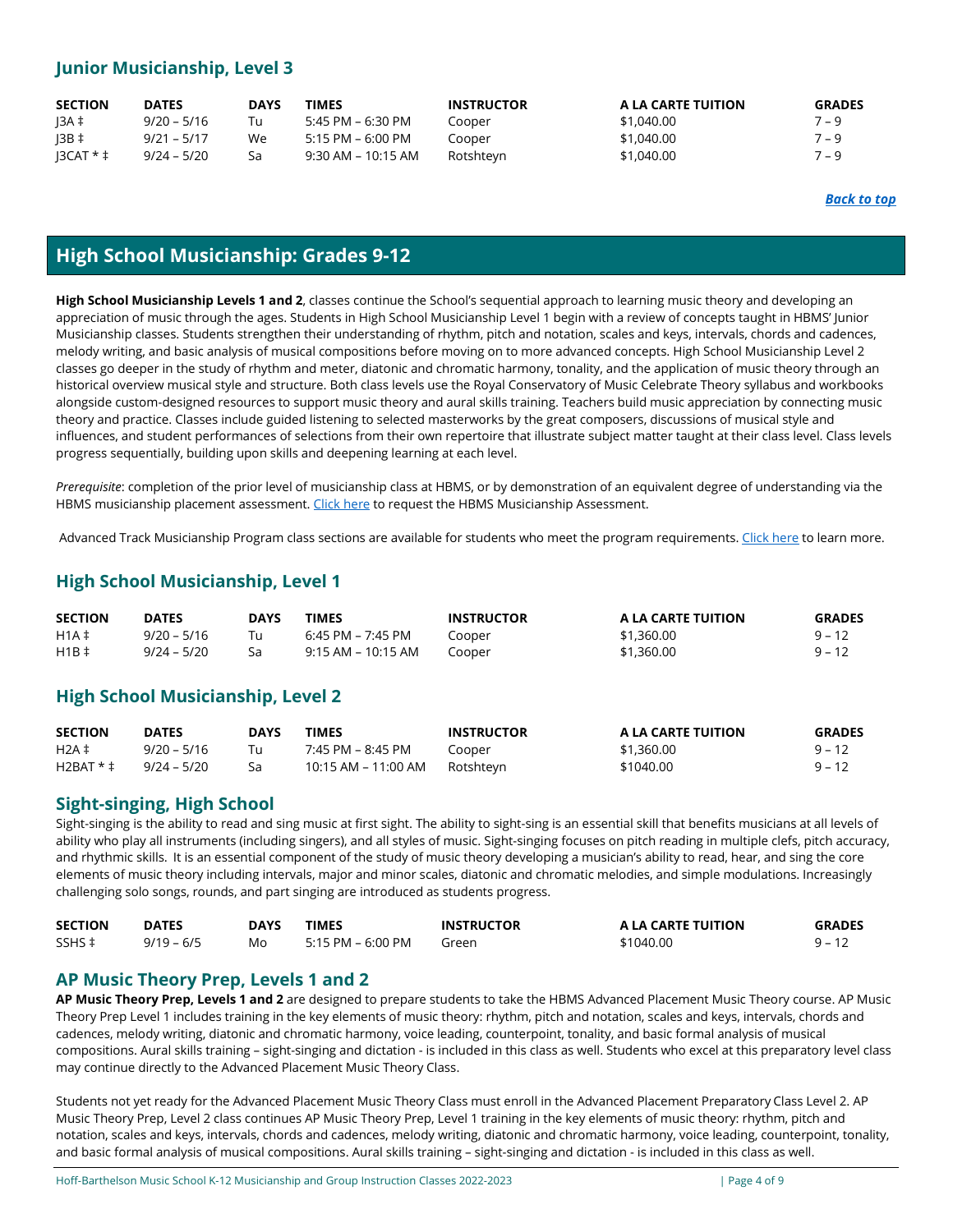*Prerequisite*: completion of the prior level of musicianship class at HBMS, or by demonstration of an equivalent degree of understanding via the HBMS musicianship placement assessment[. Click here](https://forms.office.com/pages/responsepage.aspx?id=Sx2y_n6yREKKRpmelxZcFfzr2nCIcL5Kru-bKgSCsU1UOTdIM1ZaTjNWSkhNNUxLQzdUNlhRVU9PTCQlQCN0PWcu&wdLOR=cDF941B8C-B6DB-4A68-86C9-0C5ACA37811A) to request the HBMS Musicianship Assessment.

# **AP Music Theory Prep, Level 1**

| <b>SECTION</b> | <b>DATES</b>  | <b>DAYS</b> | TIMES                         | <b>INSTRUCTOR</b> | A LA CARTE TUITION | <b>GRADES</b> |
|----------------|---------------|-------------|-------------------------------|-------------------|--------------------|---------------|
| $H3A \ddagger$ | $9/19 - 6/5$  | Mo          | 4:00 PM – 5:00 PM             | Rotshteyn         | \$1,360.00         | $9 - 12$      |
| $H3B \ddagger$ | $9/24 - 5/20$ | Sa          | 11:00 AM – 12:00 PM Rotshteyn |                   | \$1,360.00         | 9 – 12        |

# **AP Music Theory Prep, Level 2**

| <b>SECTION</b> | <b>DATES</b>  | <b>DAYS</b> | <b>TIMES</b>      | <b>INSTRUCTOR</b> | A LA CARTE TUITION | <b>GRADES</b> |
|----------------|---------------|-------------|-------------------|-------------------|--------------------|---------------|
| H4A ‡          | $9/24 - 5/20$ |             | 1:15 PM – 2:15 PM | Rotshteyn         | \$1,360.00         | $9 - 12$      |

# **AP Music Theory**

This College Board approved course prepares participants for the Advanced Placement Music Theory Exam. The course covers:

1) Intensive study of phrase structure, musical forms, intervals, scale formations, triads, seventh chords with inversions.

2) Ear Training: sight singing diatonic melodies in all keys; simple and compound meters.

3) Dictation: 1- and 2-part melody/rhythm; four-part harmony.

4) Bach Chorale study: harmonic analysis, voice-leading principles, nonharmonic tones, cadences; modulation.

*Prerequisite:* AP Prep or permission of the instructor and Dean.

| <b>SECTION</b> | <b>DATES</b>  | <b>DAYS</b> | TIMES              | <b>INSTRUCTOR</b> | A LA CARTE TUITION | <b>GRADES</b> |
|----------------|---------------|-------------|--------------------|-------------------|--------------------|---------------|
| $H5A \ddagger$ | $9/19 - 6/5$  | Mo          | 5:00 PM – 6:15 PM  | Rotshteyn         | \$1,580.00         | $9 - 12$      |
| $H5B \ddagger$ | $9/24 - 5/20$ | Sa          | 12:00 PM – 1:15 PM | Rotshteyn         | \$1,580.00         | 9 – 12        |

# **Chopin to Ligeti**

Designed for students with an advanced level of training in the study of music theory and analysis, Chopin to Ligeti focuses on analyzing the expanding chromatic harmonic language of 19th-century composers including Chopin, Berlioz, and Wagner, and the 20th-century music of Stravinsky, Debussy, Schoenberg, and Ligeti. Class time focuses on analyzing and discussing representative works by these composers. Please note that the last five minutes of class are for pack-up and movement between classes.

*Prerequisite*: Completion of the HBMS Advanced Placement Music Theory Class, or by demonstration of an equivalent degree of understanding via the HBMS musicianship placement assessment[. Click here](https://forms.office.com/pages/responsepage.aspx?id=Sx2y_n6yREKKRpmelxZcFfzr2nCIcL5Kru-bKgSCsU1UOTdIM1ZaTjNWSkhNNUxLQzdUNlhRVU9PTCQlQCN0PWcu&wdLOR=cDF941B8C-B6DB-4A68-86C9-0C5ACA37811A) to request the HBMS Musicianship Assessment.

| <b>SECTION</b> | <b>DATES</b>   | DAYS | TIMES             | <b>INSTRUCTOR</b> | A LA CARTE TUITION | <b>GRADES</b> |
|----------------|----------------|------|-------------------|-------------------|--------------------|---------------|
| <b>H6A ‡</b>   | $9/24 - 5/205$ |      | 2:15 PM – 3:15 PM | Rotshteyn         | \$1,360.00         | $9 - 12$      |

### *[Back to top](#page-0-1)*

# <span id="page-4-0"></span>**Vocal Workshops**

# **Vocal Workshop – Musical Theater Workshop**

8-week musical theater workshop; fall semester only. Singers, grades 9-12. Hone your performance of your favorite musical theater selections in this workshop designed to grow student's understanding, interpretation, and performance abilities. Participants sing for and with one another, exploring the repertoire of their choice as well as masterpieces by the great composers - George Gershwin, Leonard Bernstein, Stephen Sondheim, and more.

| <b>SECTION</b> | <b>DATES</b> | DAYS | <b>TIMES</b>      | <b>INSTRUCTOR</b> | A LA CARTE TUITION | <b>GRADES</b> |
|----------------|--------------|------|-------------------|-------------------|--------------------|---------------|
| <b>VWMT</b>    | 10/13 – 12/8 |      | 7:30 PM – 8:30 PM | Tibbetts          | \$300.00           | $9 - 17$      |

# **Vocal Workshop - Sight-Singing NYSSMA Exam Preparation**

12-week sight-singing workshop; spring semester only. Singers, grades 9-12 Sight-singing training especially designed for high school students preparing for the New York State School Music Association (NYSSMA) Sightsinging exam.

| <b>SECTION</b> | <b>DATES</b>  | <b>DAYS</b> | <b>TIMES</b>      | <b>INSTRUCTOR</b> | A LA CARTE TUITION | <b>GRADES</b> |
|----------------|---------------|-------------|-------------------|-------------------|--------------------|---------------|
| <b>VWSS</b>    | $1/12 - 4/13$ |             | 7:30 PM – 8:30 PM | <b>Tibbetts</b>   | \$450.00           | $9 - 12$      |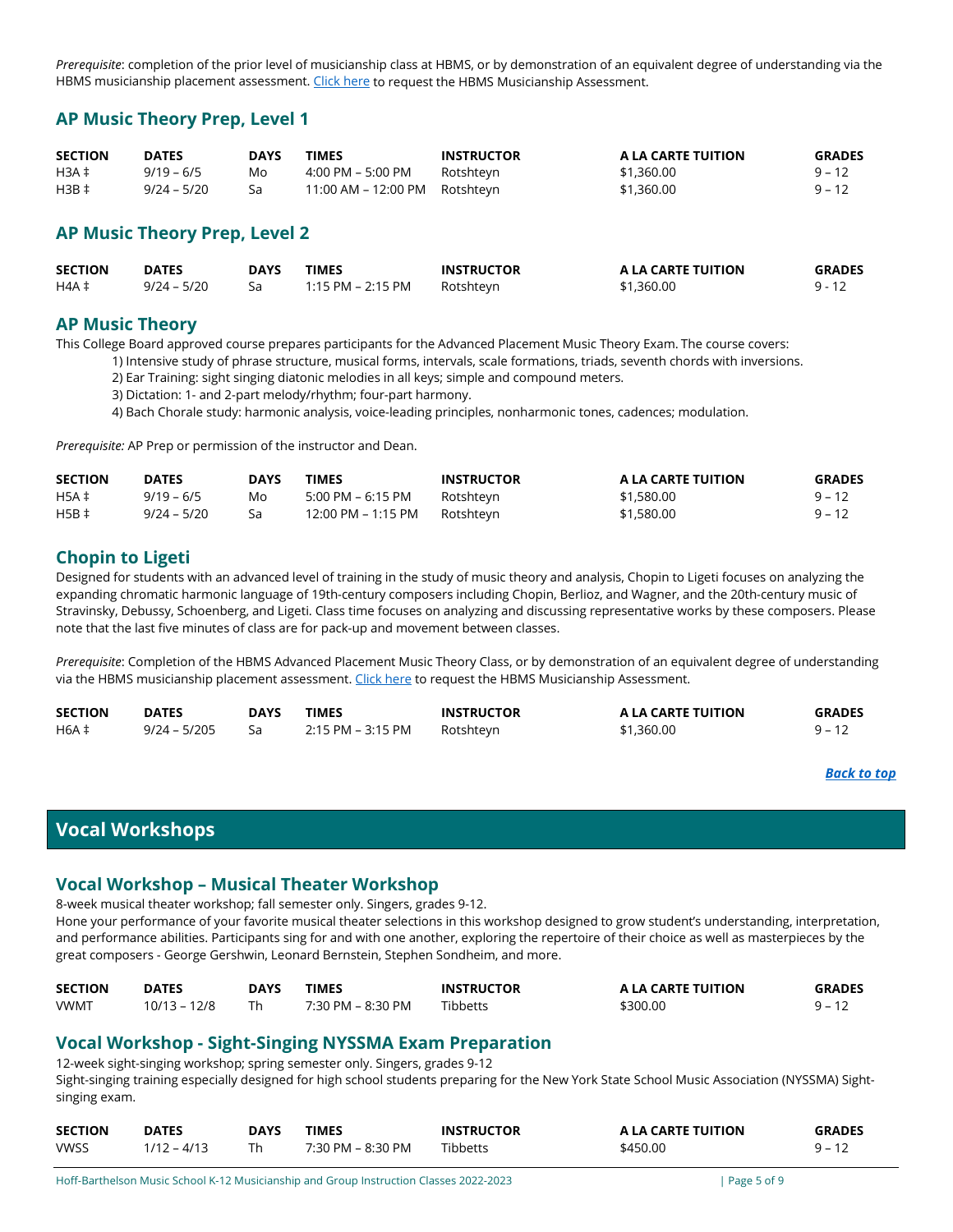# **Vocal Workshop – Audition Preparation**

8-week audition prep master class; spring semester only. Singers, grades 9-12.

Learn how to prepare your vocal audition! Whether for NYSSMA, summer opportunities, college admission, or something else, successful auditions begin with outstanding preparation. Develop your practice, presentation, and musical skills in this enriching and encouraging workshop environment. A wide variety of vocal repertoire is welcome including classical, jazz, and musical theater.

| <b>SECTION</b> | <b>DATES</b>  | DAYS | TIMES             | <b>INSTRUCTOR</b> | A LA CARTE TUITION | <b>GRADES</b> |
|----------------|---------------|------|-------------------|-------------------|--------------------|---------------|
| <b>VWSS</b>    | $1/24 - 3/21$ |      | 7:30 PM – 8:30 PM | Hallidav          | \$300.00           | $9 - 12$      |

*[Back to top](#page-0-1)*

# **Music History: Grades 7-12**

# <span id="page-5-0"></span>**Through the Ages: A Survey of the History of Music**

An exploration of the evolution of music beginning with 4th-century Gregorian chant and continuing through the dawn of 13th-century polyphony, the Renaissance, the glories of the Baroque, the 18th-century Classical period, the Romantic age of the 19th century, and concluding with the exciting developments of the 20th and 21st centuries.

| <b>SECTION</b> | <b>DATES</b> | <b>DAYS</b> | <b>TIMES</b>      | <b>INSTRUCTOR</b> | A LA CARTE TUITION | <b>GRADES</b> |
|----------------|--------------|-------------|-------------------|-------------------|--------------------|---------------|
| TTA ‡          | $9/19 - 6/5$ | Mo          | 7:00 PM – 8:00 PM | Elaine            | \$1,360.00         | $9 - 12$      |

*[Back to top](#page-0-1)*

# <span id="page-5-1"></span>**Composition, Improvisation, and Music Technology: Grades 2-12**

# <span id="page-5-2"></span>**Composition 1**

**Composition Level 1** includes training in applied basic music theory concepts, the exploration and analysis of composition writing techniques, forms, and styles. Weekly assignments are often played in class. Please note that the last five minutes of class are for pack-up and movement between classes. *Prerequisite*: completion of Elementary Level 3 Musicianship class or equivalent training. Those uncertain of their ability to participate in this class are invited to request the HBMS Musicianship Assessment[. Click here](https://forms.office.com/pages/responsepage.aspx?id=Sx2y_n6yREKKRpmelxZcFfzr2nCIcL5Kru-bKgSCsU1UOTdIM1ZaTjNWSkhNNUxLQzdUNlhRVU9PTCQlQCN0PWcu&wdLOR=cDF941B8C-B6DB-4A68-86C9-0C5ACA37811A) to request the HBMS Musicianship Assessment.

| <b>SECTION</b>                | <b>DATES</b> | <b>DAYS</b> | TIMES                         | <b>INSTRUCTOR</b> | A LA CARTE TUITION | <b>GRADES</b> |
|-------------------------------|--------------|-------------|-------------------------------|-------------------|--------------------|---------------|
| $COMP1A \ddagger 9/24 - 5/20$ |              |             | 12:00 PM – 12:45 PM    Cooper |                   | \$1,040.00         | $4 - 6$       |

# **Composition 2**

**Composition Level 2** continues training students in applied music theory concepts. This class level includes the study of various compositional forms and an introduction to contrapuntal techniques. Class time includes analysis of a range of works by composers from all musical eras as well as the performance and analysis of students' own compositions.  Composition assignments include individual and collaborative projects. Please note that the last five minutes of class are for pack-up and movement between classes. *Prerequisite*: completion of Junior Level 1 Musicianship class or equivalent training. Those uncertain of their ability to participate in this class are invited to request the HBMS Musicianship Assessment[. Click here](https://forms.office.com/pages/responsepage.aspx?id=Sx2y_n6yREKKRpmelxZcFfzr2nCIcL5Kru-bKgSCsU1UOTdIM1ZaTjNWSkhNNUxLQzdUNlhRVU9PTCQlQCN0PWcu&wdLOR=cDF941B8C-B6DB-4A68-86C9-0C5ACA37811A) to request the HBMS Musicianship Assessment.

| <b>SECTION</b> | <b>DATES</b>  | <b>DAYS</b> | TIMES             | <b>INSTRUCTOR</b> | A LA CARTE TUITION | <b>GRADES</b> |
|----------------|---------------|-------------|-------------------|-------------------|--------------------|---------------|
| COMP2A‡        | 9/20 – 5/16   | Tu          | 4:15 PM –05:00 PM | Cooper            | \$1,040,00         | $7 - 9$       |
| COMP2B ‡       | $9/21 - 5/17$ | We          | 6:00 PM – 6:45 PM | Cooper            | \$1,040,00         | $7 - 9$       |

# **Composition 3**

**Composition Level 3** continues training students in applied music theory concepts while exploring compositional forms, counterpoint, writing for a variety of instruments and ensembles, and learning to utilize digital music production software. Class time includes analysis of a range of works by composers from all musical eras as well as the performance and analysis of students' own compositions. Composition assignments include individual and collaborative projects. Please note that the last five minutes of class are for pack-up and movement between classes. *Prerequisite*: completion of Junior Level 1 Musicianship class or equivalent training. Those uncertain of their ability to participate in this class are invited to request the HBMS Musicianship Assessment[. Click here](https://forms.office.com/pages/responsepage.aspx?id=Sx2y_n6yREKKRpmelxZcFfzr2nCIcL5Kru-bKgSCsU1UOTdIM1ZaTjNWSkhNNUxLQzdUNlhRVU9PTCQlQCN0PWcu&wdLOR=cDF941B8C-B6DB-4A68-86C9-0C5ACA37811A) to request the HBMS Musicianship Assessment.

| <b>SECTION</b> | <b>DATES</b>  | <b>DAYS</b> | <b>TIMES</b>               | <b>INSTRUCTOR</b> | A LA CARTE TUITION | <b>GRADES</b> |
|----------------|---------------|-------------|----------------------------|-------------------|--------------------|---------------|
| COMP3A‡        | $9/29 - 5/25$ | We          | 6:45 PM – 7:45 PM          | Cooper            | \$1,290.00         | $9 - 12$      |
| COMP3B‡        | $9/18 - 5/21$ | Sa          | 11:00 AM – 12:00 PM Cooper |                   | \$1,290.00         | $9 - 12$      |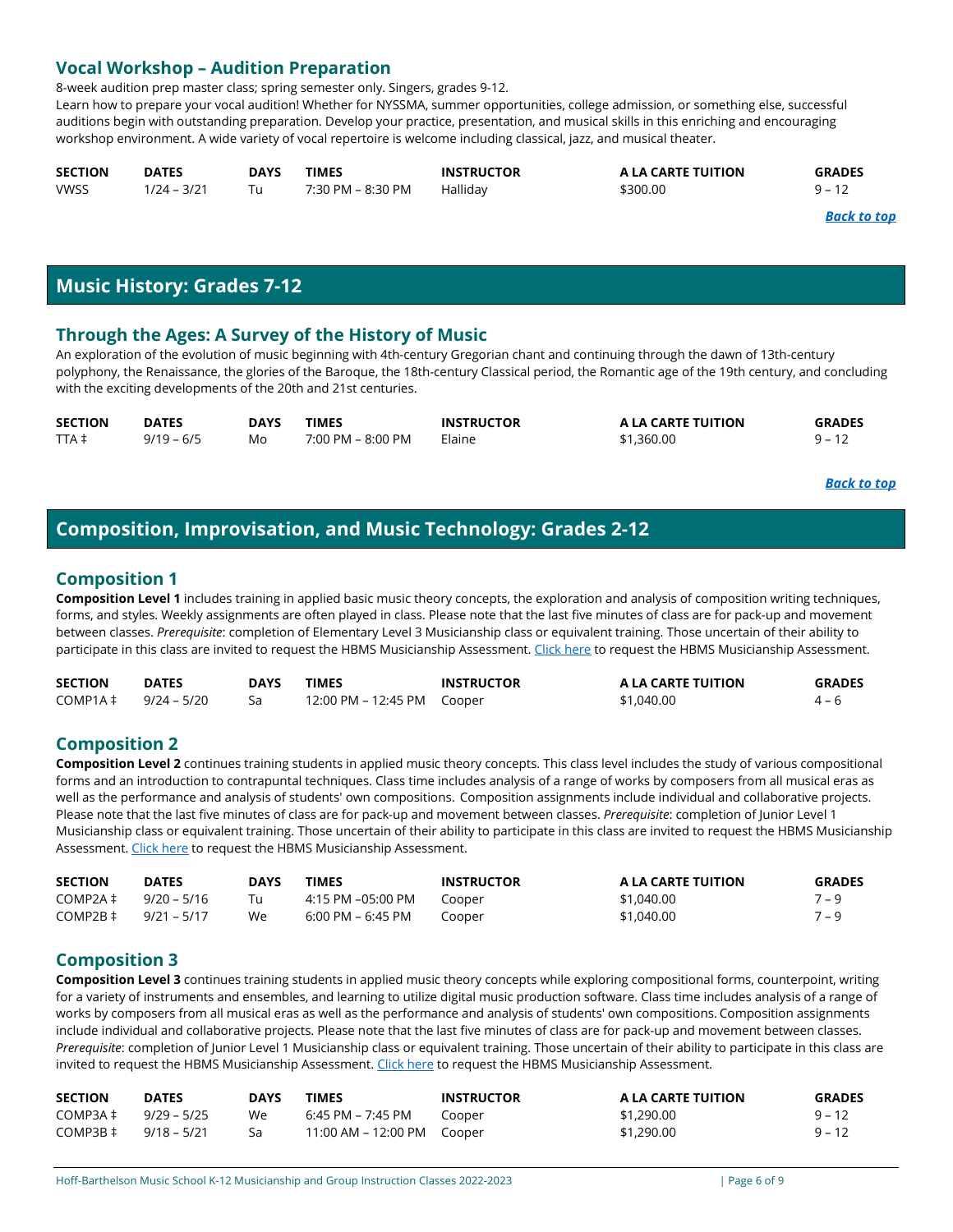# **Film Scoring**

Students grow in their understanding and appreciation for film and film music as they explore the processes film score composers use to create their music. Beginning with its origins in opera and continuing through modern day film, students survey the use of music to heighten and underscore the dramatic arts. Students also create their own themes, score music for scenes and short films, and collaborate with friends to make and score their own short film. Technology used in this class (provided by the School) includes Logic, Sibelius (or other notation software for students participating remotely), and Adobe Premiere[. Click here](https://youtu.be/d89rk8t2msU) to view Dr. Cooper's video introduction to this class. *Prerequisite*: none.

| <b>SECTION</b> | <b>DATES</b>  | <b>DAYS</b> | <b>TIMES</b> | <b>INSTRUCTOR</b> | A LA CARTE TUITION | <b>GRADES</b> |
|----------------|---------------|-------------|--------------|-------------------|--------------------|---------------|
| FLMSCR         | $9/21 - 5/17$ | We          |              |                   | \$1,360.00         | $7 - 12$      |

*[Back to top](#page-0-1)*

### <span id="page-6-0"></span>**Improvisation for Pianists - Level 1**

Children love to experiment at the piano, a perfect instrument for imaginative exploration. Through improvising, students will have the opportunity to create and explore melody, harmony, and rhythm in action. Students may repeat Level 1 until they are ready to advance to Level 2. Please note that the last five minutes of class are for pack-up and movement between classes. *Prerequisite:* completion of Elementary Musicianship Level 3 or with approval of a Dean.

| <b>SECTION</b>  | <b>DATES</b>  | DAYS | <b>TIMES</b>                                 | <b>INSTRUCTOR</b> | A LA CARTE TUITION | <b>GRADES</b> |
|-----------------|---------------|------|----------------------------------------------|-------------------|--------------------|---------------|
| <b>IMPPNO1A</b> | $9/21 - 5/17$ | We   | $5:15 \text{ PM} - 6:00 \text{ PM}$ Reynolds |                   | \$1,160.00         | $2 - 5$       |

# **Improvisation for Pianists - Level 2**

A continuation of Improvisation for Pianists Level 1. Children love to experiment at the piano, a perfect instrument for imaginative exploration. Through improvising, students will have the opportunity to create and explore melody, harmony, and rhythm in action. Students may repeat Level 1 until they are ready to advance to Level 2. Please note that the last five minutes of class are for pack-up and movement between classes. *Prerequisite:* completion of Elementary Musicianship Level 3 or with approval of a Dean.

| <b>SECTION</b> | <b>DATES</b>  | <b>DAYS</b> | <b>TIMES</b>               | <b>INSTRUCTOR</b> | A LA CARTE TUITION | <b>GRADES</b> |
|----------------|---------------|-------------|----------------------------|-------------------|--------------------|---------------|
| IMPPNO2A       | $9/21 - 5/17$ | We          | 6:00 PM – 7:00 PM Reynolds |                   | \$1,360.00         | $2 - 5$       |

# **Improvisation for Everyone**

Musicianship training in practice: students develop aural skills, technical ability, and knowledge of music theory through the art of improvisation. This class is designed for instrumentalists and vocalists pursuing classical music instruction who may be exploring improvisation for the very first time; it is also suitable for those who have prior experience with improvisation. This hands-on class engages students in performing with others and exploring one's own creative potential. Suitable for students at the Junior and High School Musicianship Levels.

| <b>SECTION</b> | <b>DATES</b>  | DAYS | TIMES             | <b>INSTRUCTOR</b> | A LA CARTE TUITION | <b>GRADES</b> |
|----------------|---------------|------|-------------------|-------------------|--------------------|---------------|
| <b>IMPEV</b>   | $9/20 - 5/16$ |      | 6:15 PM – 7:00 PM | Palermo           | \$1,160.00         |               |

### *[Back to top](#page-0-1)*

# <span id="page-6-1"></span>**Music Technology Lab 1**

Students learn music notation software (Finale, Sibelius, and Noteflight), MIDI and Music Production (Reaper or Logic), recording techniques (use of microphones, interfaces, and hardware), and music production in a Digital Audio Workstation (DAW). Special projects include creating a remixed MIDI piece, an audiobook, and recording and editing a concert.

| <b>SECTION</b>  | <b>DATES</b>  | DAYS | <b>TIMES</b>      | <b>INSTRUCTOR</b> | A LA CARTE TUITION | <b>GRADES</b> |
|-----------------|---------------|------|-------------------|-------------------|--------------------|---------------|
| $MT1A \ddagger$ | $9/24 - 5/20$ |      | 1:15 PM – 2:15 PM | Cooper            | \$1,360.00         |               |

# **Music Technology Lab 2**

Students learn music production skills using a Digital Audio Workstation (DAW), video editing in iMovie, use of Max/MSP, and live electronics. Special projects include creating a music video or A/V recording, recording, and editing a concert, and creating a composition that involves live electronics with a performance or a fully electronic piece.

| <b>SECTION</b> | <b>DATES</b>  | DAYS | TIMES             | <b>INSTRUCTOR</b> | A LA CARTE TUITION | <b>GRADES</b> |
|----------------|---------------|------|-------------------|-------------------|--------------------|---------------|
| $MT2 \ddagger$ | $9/24 - 5/20$ |      | 2:15 PM – 3:15 PM | Iooper            | \$1,360.00         | $Q -$         |

*[Back to top](#page-0-1)*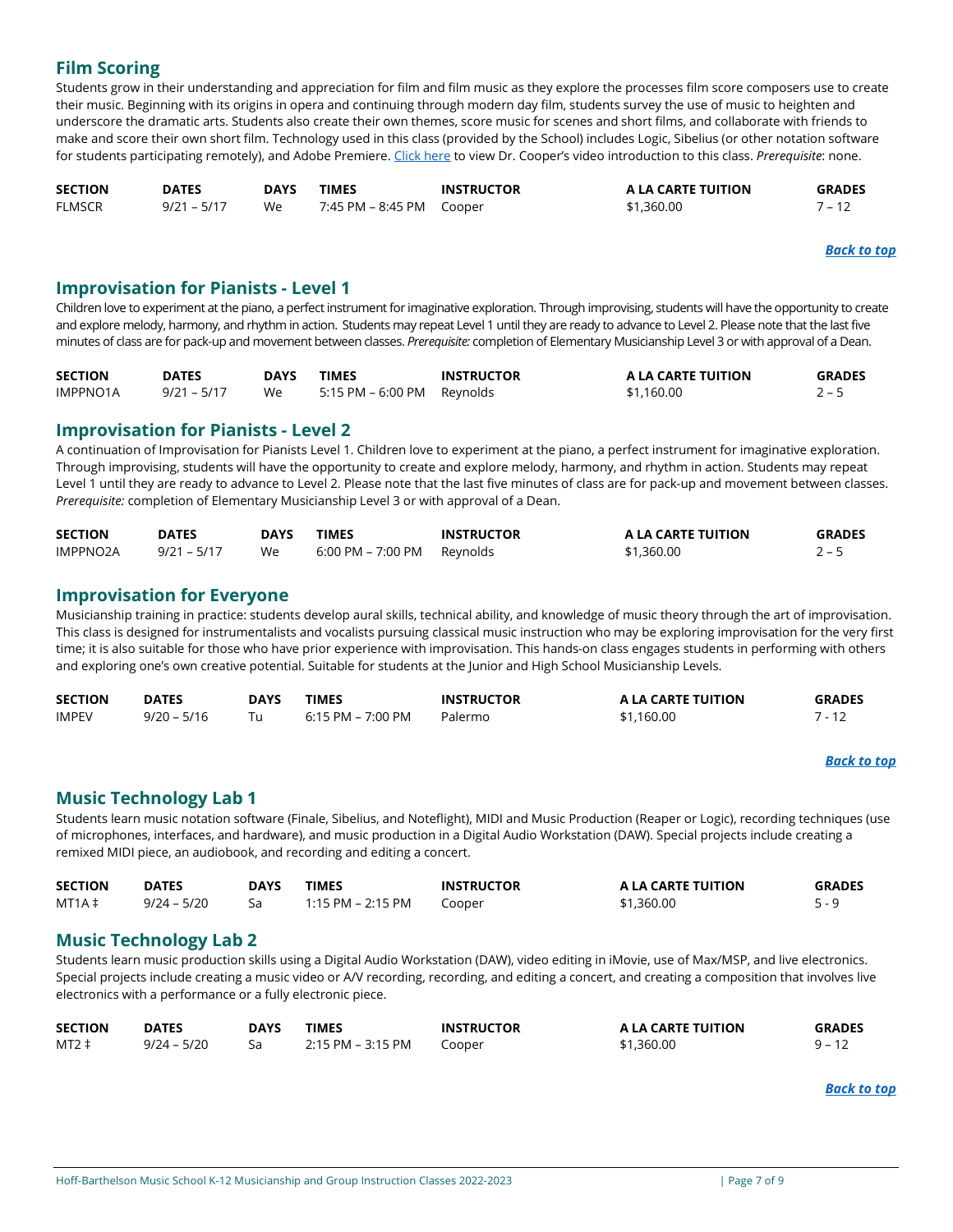# **Flute Together**

### **Flute Classes for ages 5-8**

This small-group offering is designed to prepare children ages 5-8 for private flute instruction. Children gain a foundation in flute technique while developing sensitivity to pitch, rhythm, and musical expression. They also develop the ability to read and play music together. Students must have their own Nuvo Flute, a high-quality, specially sized and constructed instrument ideal for young beginners; purchase online or at a vendor of your choice. A placement meeting is required for families wishing to register for this class. Students completing one semester of this class may be invited to our private lesson program or may be encouraged to continue for a second semester.

| <b>SECTION</b> | <b>DATES</b>  | DAYS | <b>TIMES</b>        | <b>INSTRUCTOR</b> | A LA CARTE TUITION | <b>GRADES</b> |
|----------------|---------------|------|---------------------|-------------------|--------------------|---------------|
| <b>FLTTOGA</b> | $9/21 - 1/18$ | We   | $3:45$ PM – 4:30 PM | Elaine            | \$580.00           | $K - 2$       |
| <b>FLTTOGB</b> | $9/24 - 1/21$ |      | 11:15 AM – 12:00 PM | Piscitelli        | \$580.00           | $K - 2$       |

### **Group Guitar Class Beginning A & B**

For students studying guitar privately at HBMS in the School's comprehensive program. Beginning guitar groups support student learning by reinforcing technical and musical concepts taught during private lessons. Students also benefit from peer learning, socialization with other young guitar players, and the opportunity to perform for and with one another.

| <b>SECTION</b>          | <b>DATES</b> | <b>DAYS</b> | TIMES             | <b>INSTRUCTOR</b> | A LA CARTE TUITION                  | <b>GRADES</b> |
|-------------------------|--------------|-------------|-------------------|-------------------|-------------------------------------|---------------|
| $GTRGRPBEGA$ 9/16 – 6/9 |              |             | 3:30 PM – 4:15 PM | Marino            | Comprehensive students only $K - 2$ |               |
| GTRGRPBEGB 9/16-6/9     |              |             | 4:15 PM – 5:00 PM | Marino            | Comprehensive students only $K - 2$ |               |

### **Group Guitar Class**

For students with one or more years of private lessons who are studying guitar privately at HBMS in the School's comprehensive program. Guitar groups for young students support student learning by reinforcing technical and musical concepts taught during private lessons. Students also benefit from peer learning, socialization with other young guitar players, and the opportunity to perform for and with one another.

| <b>SECTION</b> | <b>DATES</b> | DAYS | <b>TIMES</b>      | <b>INSTRUCTOR</b> | A LA CARTE TUITION                  | <b>GRADES</b> |
|----------------|--------------|------|-------------------|-------------------|-------------------------------------|---------------|
| <b>GTRGRPA</b> | $9/16 - 6/9$ |      | 5:00 PM – 5:45 PM | Marino            | Comprehensive students only $2 - 4$ |               |

# <span id="page-7-1"></span>**Learn to Play the Guitar for grades 3-6**

This group class provides an opportunity for students grades 3-6 who are new to the guitar to develop skills that will grow their enjoyment of music, ability to play the guitar, knowledge of basic music theory, and their overall musicianship. Students learn the fundamentals of guitar playing - reading, technique, scale study, harmonic progressions, elementary repertoire, and ensemble playing in this year-long class. Students who have completed two semesters of this class are encouraged to continue their studies via private guitar instruction

| <b>SECTION</b> | <b>DATES</b>  | DAYS | TIMES            | <b>INSTRUCTOR</b> | A LA CARTE TUITION | <b>GRADES</b> |
|----------------|---------------|------|------------------|-------------------|--------------------|---------------|
| LTPG36A        | $9/24 - 5/20$ |      | 1:15 PM- 2:00 PM | Marino            | \$1,160.00         | $3 - 6$       |

### **Learn to Play the Guitar for grades 7-12**

This group class provides an opportunity for students grades 7-12 who are new to the guitar to develop skills that will grow their enjoyment of music, ability to play the guitar, knowledge of basic music theory, and their overall musicianship. It is also ideal for vocalists who wish to learn to accompany themselves, and for students who play other instruments. Students learn the fundamentals of guitar playing - reading, technique, scale study, harmonic progressions, elementary repertoire, and basic accompaniment in this year-long class. Students who have completed two semesters of this class are encouraged to continue their studies via private guitar instruction. Students wishing to repeat this class after completing two semesters must first obtain permission from the Dean.

| <b>SECTION</b> | <b>DATES</b> | DAYS | TIMES             | <b>INSTRUCTOR</b> | A LA CARTE TUITION | <b>GRADES</b> |
|----------------|--------------|------|-------------------|-------------------|--------------------|---------------|
| LTPG712A       | $9/19 - 6/5$ | Mo   | 5:15 PM – 6:00 PM | Marino            | \$1,160.00         | $7 - 12$      |

# <span id="page-7-0"></span>**Ring Out!**

A handbell ensemble for students grades 5-8 who wish to develop their performance skills making beautiful music with peers in a group that does not require home practice. Come ring a handbell or two in this highly kinesthetic and fun musical class. Basic music reading experience necessary.

| <b>SECTION</b> | <b>DATES</b> | <b>DAYS</b> | TIMES             | <b>INSTRUCTOR</b> | A LA CARTE TUITION | <b>GRADES</b> |
|----------------|--------------|-------------|-------------------|-------------------|--------------------|---------------|
| <b>ROUT</b>    | $9/23 - 6/2$ |             | 4:45 PM – 5:30 PM | Elaine            | \$1,160.00         | $5 - 8$       |